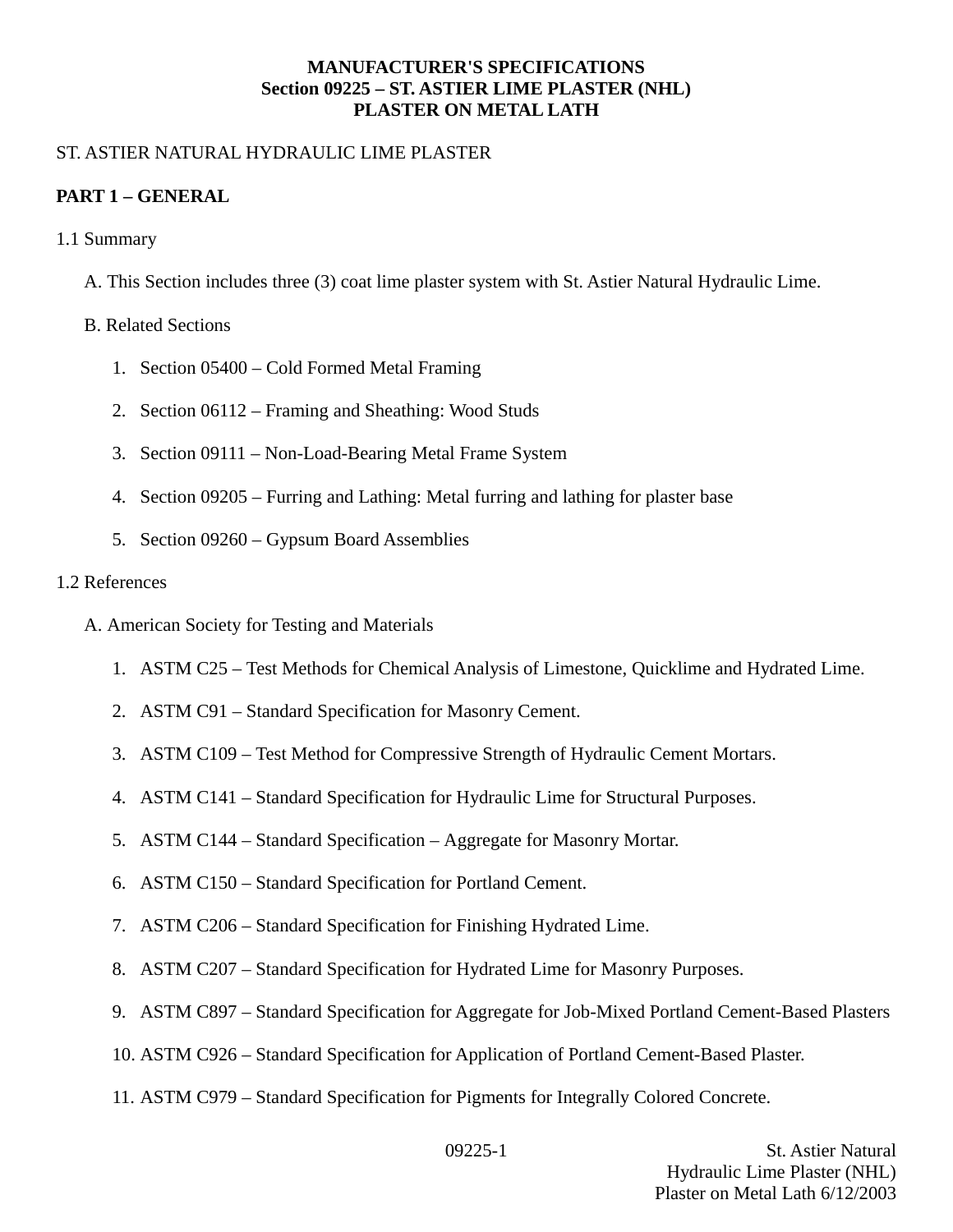- 12. ASTM C1002 Standard Specification for Steel Drill Screws for the Application of Gypsum Panel Products or Metal Plaster Bases.
- 13. ASTM C1032 Standard Specification for Woven Wire Plaster Base.
- 14. ASTM C1063 Standard Specification for Installation of Lathing and Furring to Receive Interior and Exterior Portland Cement-Based Plaster.
- 15. ASTM C1116 Standard Specification for Fiber-Reinforced Concrete or Shotcrete.
- B. European Standard
	- 1. EN 459-1 Building Lime Part 1: Definitions, Specifications and Conformity Criteria
	- 2. EN 459-2 Building Lime Part 2: Test Methods
	- 3. EN 459-3 Building Lime Part 3: Conformity Evaluation
- C. Federal Specification Unit
	- 1. FS UU-B-790 Building Paper, Vegetable Fiber: Kraft, Waterproofed, Water Repellent, and Fire Resistant.
- D. Portland Cement Association
- E. PCA Portland Cement Plaster (Stucco) Manual.
- 1.3 Performance Requirements
	- A. Structure to be designed in such a way as to minimize the transfer of stress from building to plaster skin.
	- B. Fabricate vertical elements to limit surface to 1/480 deflection under load of [100 lbs. See local Building Code requirements].
	- C. Fabricate horizontal elements to limit finish surface to 1/360 deflection under superimposed dead load and wind uplift loads.
- 1.4 Submittals
	- A. Section 01330 Submittal Procedures: Submittal Procedures.
	- B. Product Data: Submit data on plaster materials, characteristics and limitations of products specified.
	- C. Samples: Submit two samples, 12 inch by 12 inch in size, illustrating finish color and texture.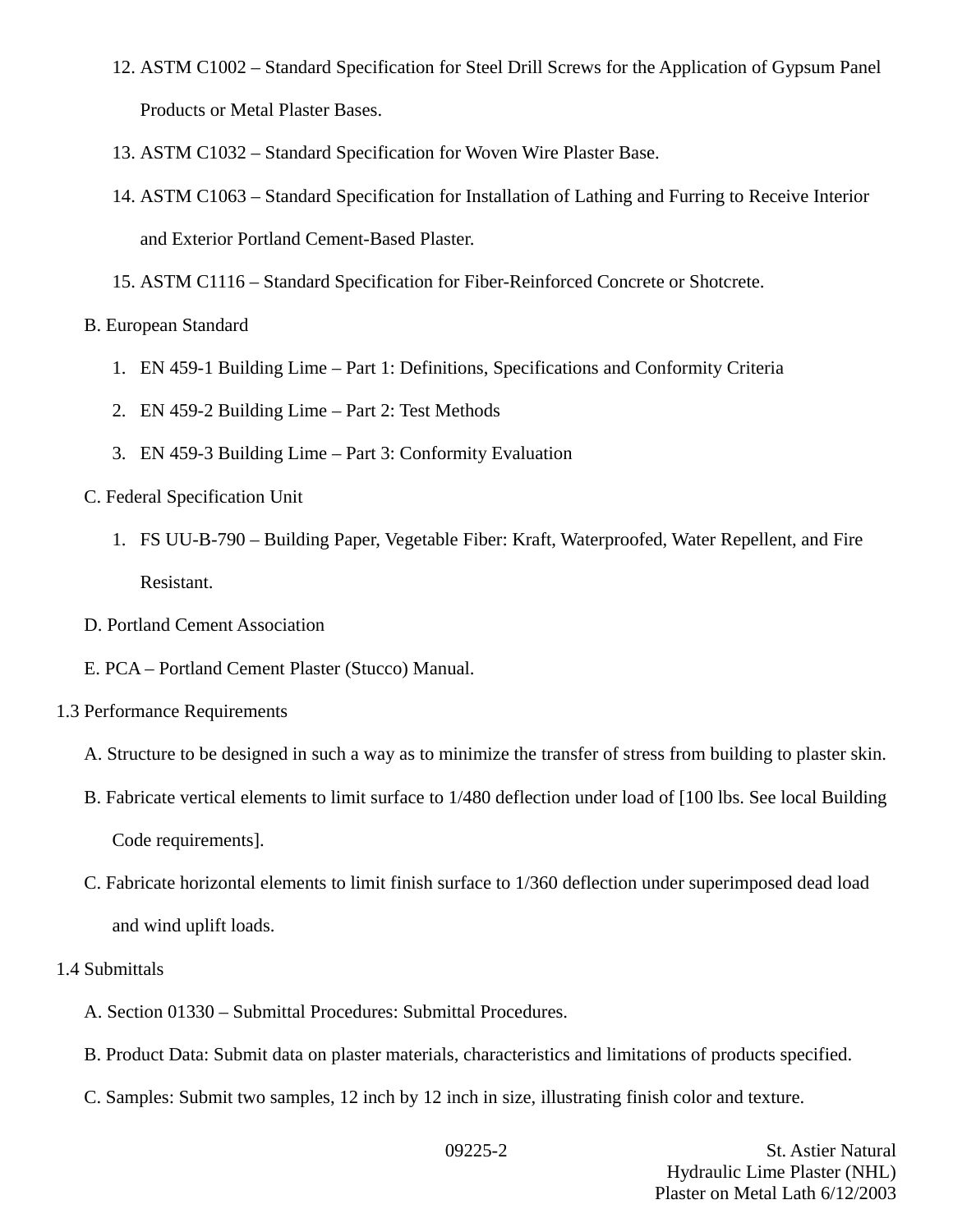### 1.5 Quality Assurance

A. Perform Work in accordance with Manufacturer's Instructions

## 1.6 Qualifications

A. Manufacturer: All St. Astier NHL shall be obtained from: LimeWorks.us 3145 State Road Telford, PA 18969 215-536-6706 215-453-1310 Fax [info@limeworks.us](mailto:info@limeworks.us)  [www.Lime](http://www.LimeWorks.us/) *[Works](http://www.LimeWorks.us/)*[.us](http://www.LimeWorks.us/)

Or its authorized distributors.

B. Installer: Company specializing in performing plaster/stucco work with minimum of three (3) years

experience.

# 1.7 Mock-up

- A. Section 01400 Quality Requirements: Requirements for mock-up.
- B. Construct mock-up, \_\_\_ feet long by \_\_\_\_ inch wide, including exterior and interior wall and ceiling

system illustrating surface finish and color.

- C. Locate where directed by Architect.
- D. [Incorporate accepted mock-up as part of Work.]
- E. [Remove mock-up when directed by Architect.]

## 1.8 Pre-Installation Meetings

- A. Section 1300 Administrative Requirements: Pre-Installation Meeting.
- B. Convene minimum one week prior to commencing work of this SECTION.
- 1.9 Environmental Requirements
	- A. Provide environmental conditions at areas where Work of this SECTION is being performed to allow limeplaster to properly cure.
	- B. Take precautionary measures necessary to assure that excessive temperature changes do not occur.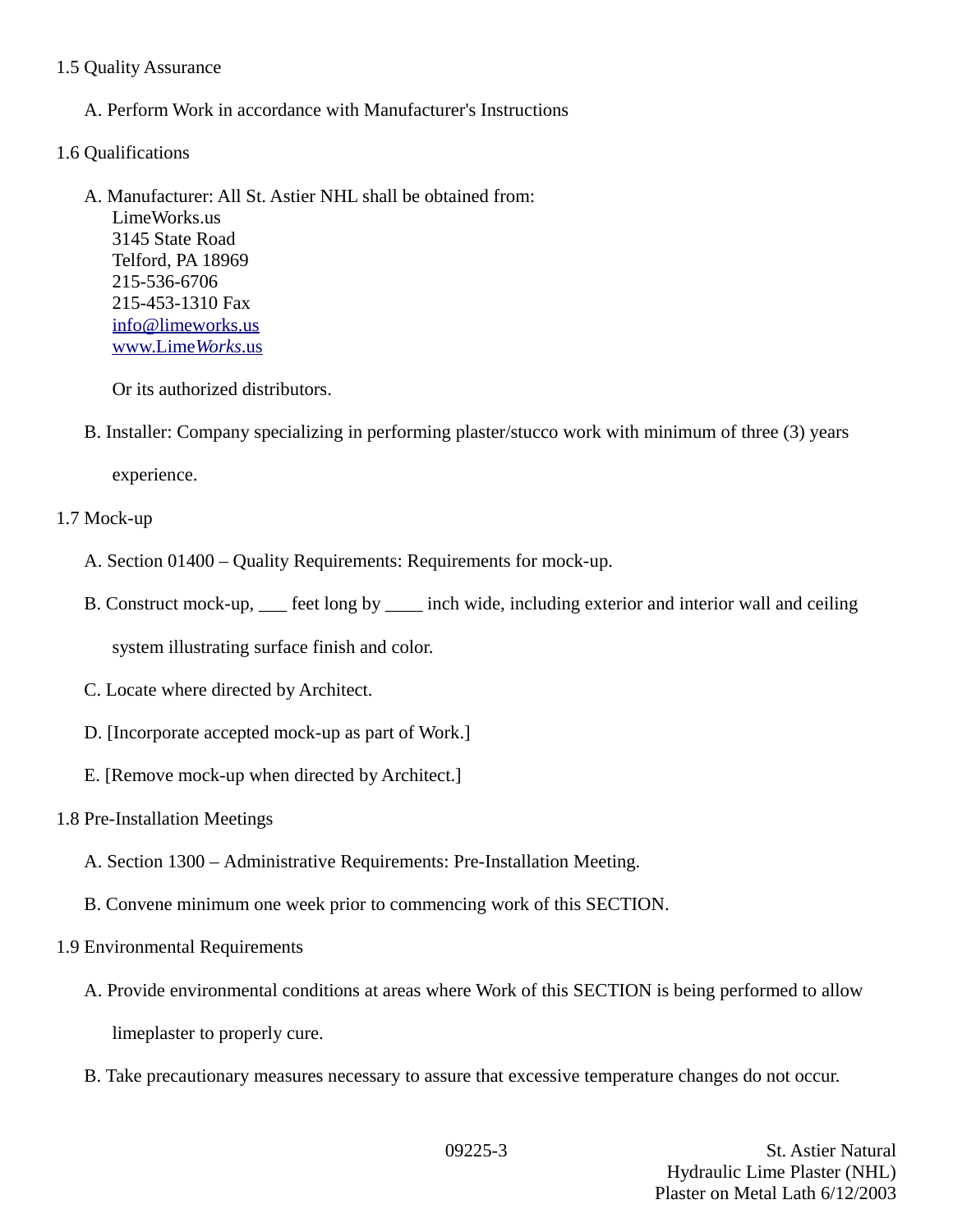- C. Do not apply limeplaster unless minimum ambient temperature of 45 degrees F and a maximum of 85 degrees F has been and continues to be maintained for a minimum of 48 hours prior to application and until plaster is cured.
- D. Hot Weather Requirements: Protect limeplaster from uneven and excessive evaporation during dry, hot weather. Provide tarping over the outside of all scaffolding.

# **PART 2 – PRODUCTS**

# 2.1 Lime Plaster (NHL)

- A. Manufacturer
	- 1. CESA Imported and distributed by Lime*Works*.us
	- 2. Substitutions not permitted.

# 2.2 Components

- A. Plaster Base Materials
	- 1. Binder: St. Astier Natural Hydraulic Lime NHL 3.5
	- 2. Aggregate: Natural or Manufactured Sharp Sand with at least 4 grades forming a substantial part of the sand and no more than 3% of particles smaller than grade #200 (0.075mm).
	- 3. [Fibers: 1/2 inch nominal length glass fibers meeting requirements of ASTM C1116.] [Fibers: animal hair]

## B. Plaster Finish Materials

- 1. Binder: St. Astier Natural Hydraulic Lime NHL 2.
- 2. Color Pigment: ASTM C979 mineral oxide type, [\_\_\_\_]color.
- 3. Water: Clean, fresh, potable and free of mineral or organic matter capable of affecting plaster.

# C. Finish Aggregate.

- 1. Aggregate: Natural or Manufactured Sharp Sand with at least 4 grades forming a substantial part of the sand and no more than 3% of particles smaller than grade #200 (0.075mm).
- D. Furring and Lathing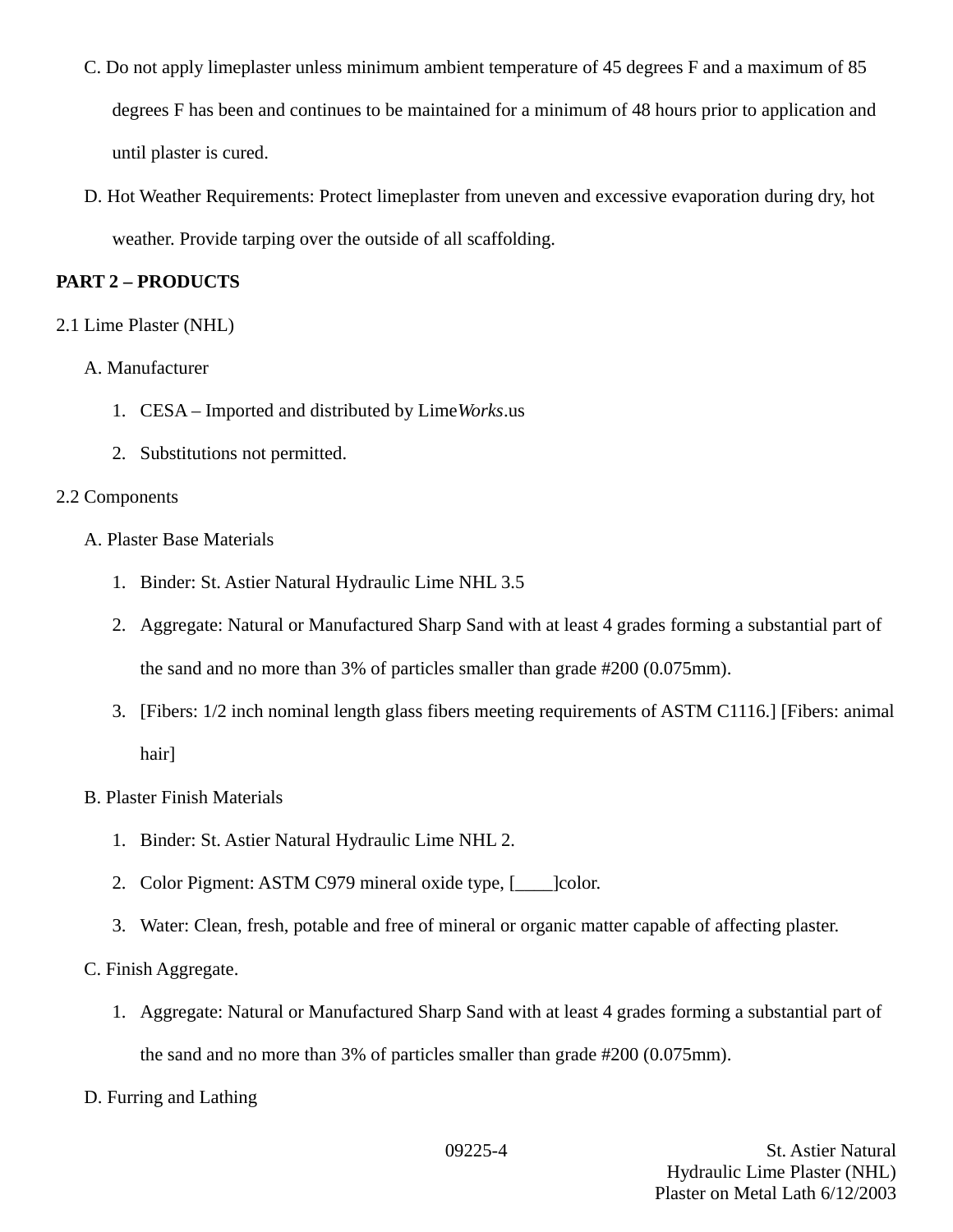1. Metal lath and accessories as specified in Section 09205.

### 2.3 Mixes

- A. Scratch Coat: 1 part [NHL 3.5] [NHL 5] and [1.5] [2] parts of sand, proportioned by volume.
	- [1. Fiber Reinforcement: add [fiber] [hair] to scratch coat]
- B. Brown Coats: [1 part [NHL 3.5] [NHL 5] and [2] [2.5] parts of sand, proportioned by volume.] [Ready-Mix: Ecologic G, Ecomortar G]
- C. Finish Coat: [1 part NHL 2 and [2.5] [3] parts of sand, proportioned by volume.] [Ready-Mix: Ecologic F, Ecomortar F]
- D. Mix only as much plaster as can be used prior to initial set.
- E. [Add color pigments to finish coat.]
- F. Mix materials dry, to uniform color and consistency, before adding water.
- G. Protect mixtures from freezing, frost, contamination, and excessive evaporation.

# **PART 3 – EXECUTION**

- 3.1 Examination
	- A. Section 01300 Administrative Requirements: Coordination and project conditions.
	- B. Metal Lath and Accessories: Verify lath is flat, secured to substrate, and joint and surface perimeter accessories are in place.
	- C. Surface to be sound enough to receive plaster coat.
- 3.2 Preparation
	- A. Mist surfaces to reduce excessive suction.

## 3.3 Installation

A. Installation of Lathing Materials:

- 1. Apply two layers of DuPont Tyvek stucco wrap over wood base sheathing or one layer over EPS or XPS. ICBO ER-4000 and NER-642.
- 2. Install metal lath in accordance with ASTM C1063.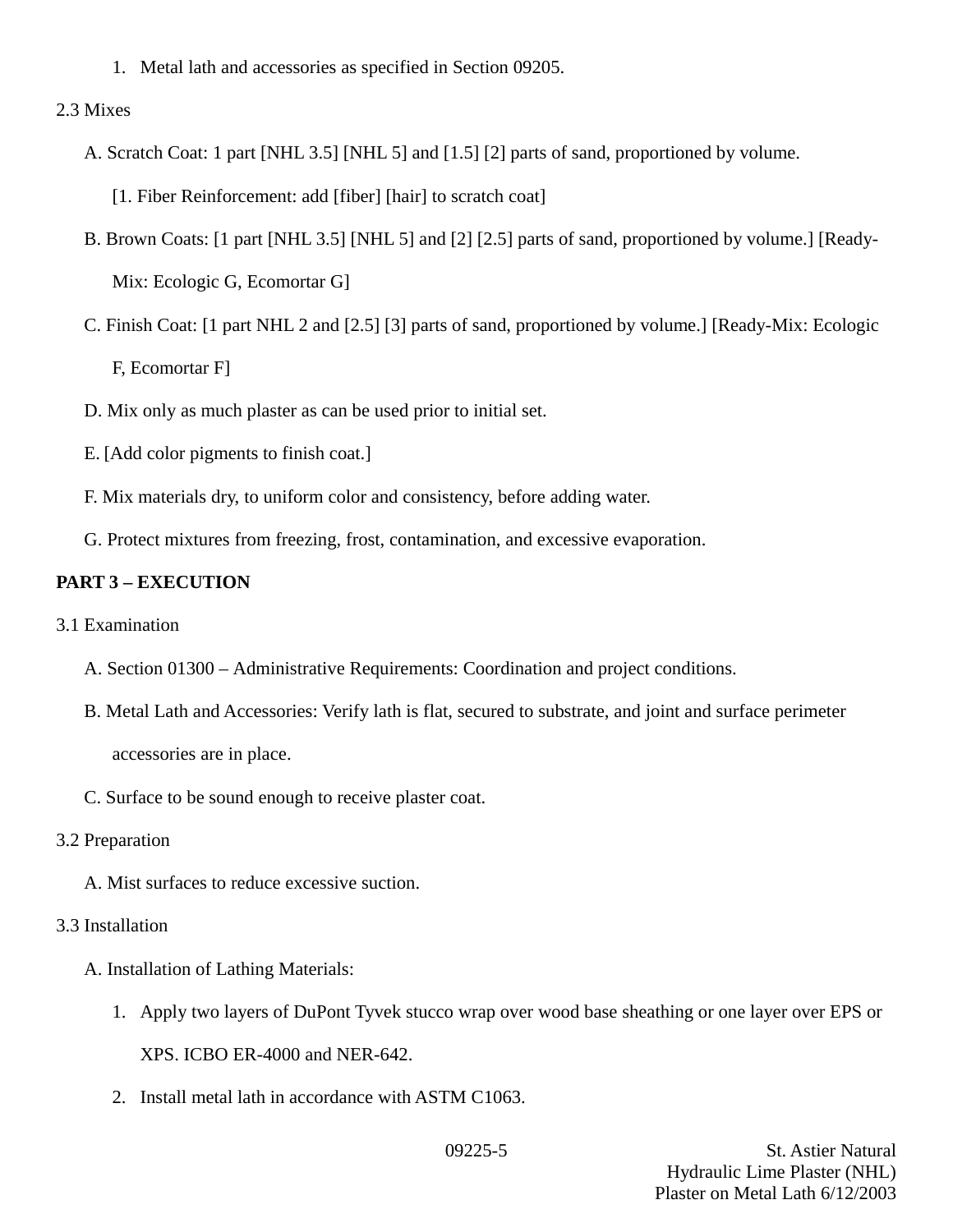- B. [Installation of Accessories:]
	- 1. Install accessories in accordance with ASTM C1063.
	- 2. Place corner bead at external wall corners; fasten outer edges of lath only. (Specification 09205 Metal Lath)
	- 3. Place strip mesh diagonally at corners of lathed openings. Secure rigidly in place. (Specification 09205 – Metal Lath)
	- 4. Place casing beads at terminations of plaster finish. Butt and align ends. Secure rigidly in place. (Specification 09205 – Metal Lath)
	- 5. Install door and glazed frames plumb and level in opening, after limeplaster is complete.
- C. Control and Expansion Joints:
	- 1. [Install interior control and expansion joints every twenty (20) feet or as indicated on Drawings.]
	- 2. [Install exterior contraction joints after initial set, scribed as indicated on Drawings by cutting through 2/3 of lime plaster depth, neatly, in straight lines.]
	- 3. [For horizontal exterior surfaces, install control and expansion joints not to exceed 100 square feet or as indicated on Drawings.]
	- 4. [For vertical exterior surfaces, install control and expansion joints not to exceed 144 square feet or as indicated on Drawings.]

### D. Plastering

- 1. Apply plaster in accordance with manufacturer's instructions.
- 2. Apply scratch coat to a nominal thickness of 3/8 inch, and brown coat to nominal thickness of 3/8 inch over metal lath surfaces.
- 3. Apply finish coat to a nominal thickness of [1/8] [3/16] [1/4] inch.
- 4. After curing, dampen previous coat prior to applying finish coat. ALLOW 7 to 10 DAYS BETWEEN COATS.
- 5. Apply finish coat [to indicated color and texture.] [to [light dash] [medium dash] [heavy dash] [fine